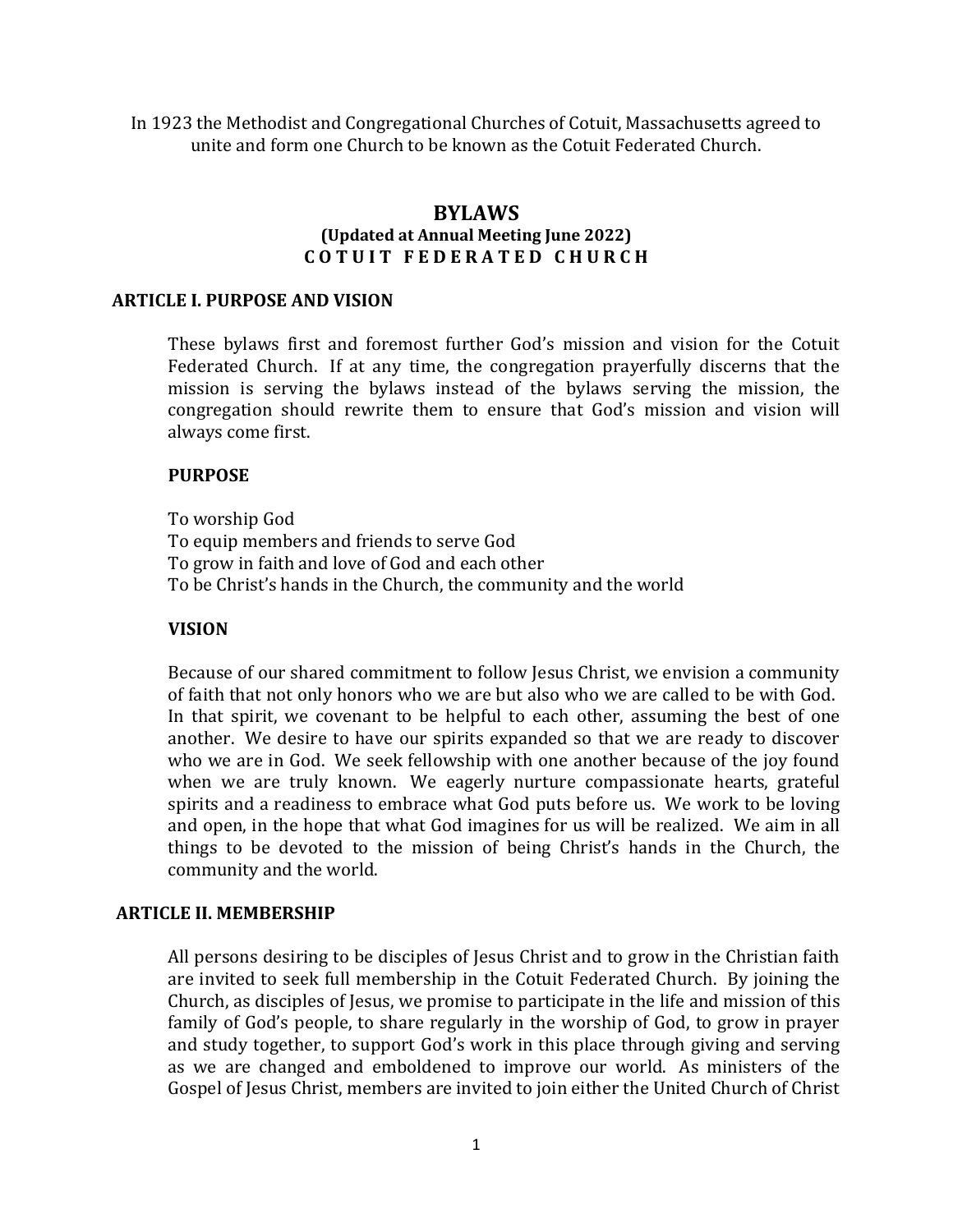or the United Methodist Church. Seasonal residents are invited to join as Associate Members with full voting rights on all issues except those relating to denominational matters.

This relationship continues until a member notifies the Church that membership is no longer desired or has not contributed time, talent or treasure for a period of two years. The Deacons will remain connected to the members and friends of the Church and occasionally send letters to those who have not been a part of the life of the Church in an attempt to update the status of membership. Any member wishing to reactivate membership may do so at any time.

### **ARTICLE III. PASTOR**

The Pastor supports the mission and vision of the Cotuit Federated Church, including the work of equipping our members and friends to serve God and to join what God is doing in the Church, the community and the world. Specifically, the Pastor seeks to enlist men and women as followers of Christ, preaches the gospel, teaches the faith, administers the sacraments, comforts the sick, inspires generosity, speaks the truth in love, has under his or her care all services of public worship, and administers the activities of the Church in cooperation with the various ministries and teams. The Pastor supervises, evaluates, supports and celebrates the work of the church secretary. The Pastor also collaborates with the appropriate teams to supervise, evaluate and support the other members of the Church staff. The Pastor is a member without vote of every ministry and team of the Church and may attend all meetings.

In order to serve faithfully in these ways, the Pastor commits to nourishing him or herself by seeking collegial support, creating a prayer life, and attending conferences, workshops and events that feed the Pastor and the congregation. The complementary responsibilities of the Pastor and the congregation are described more specifically in a Non-Economic Covenant, as follows:

## **A NON-ECONOMIC COVENANT BETWEEN PASTOR AND CONGREGATION**

The Pastor and members of the Cotuit Federated Church are responsible for the ministry on behalf of Jesus Christ within this congregation. In order that mutual expectations might be clarified, and evaluation possible, just, and mutual, we envision these principal duties:

Our Pastor will oversee the worship and work of the congregation. He/she will provide both guidance and direction in all phases of the worship and work of our congregation.

*We will support his /her oversight by our worship attendance and by our willingness to receive guidance, direction, and example from our Pastor.*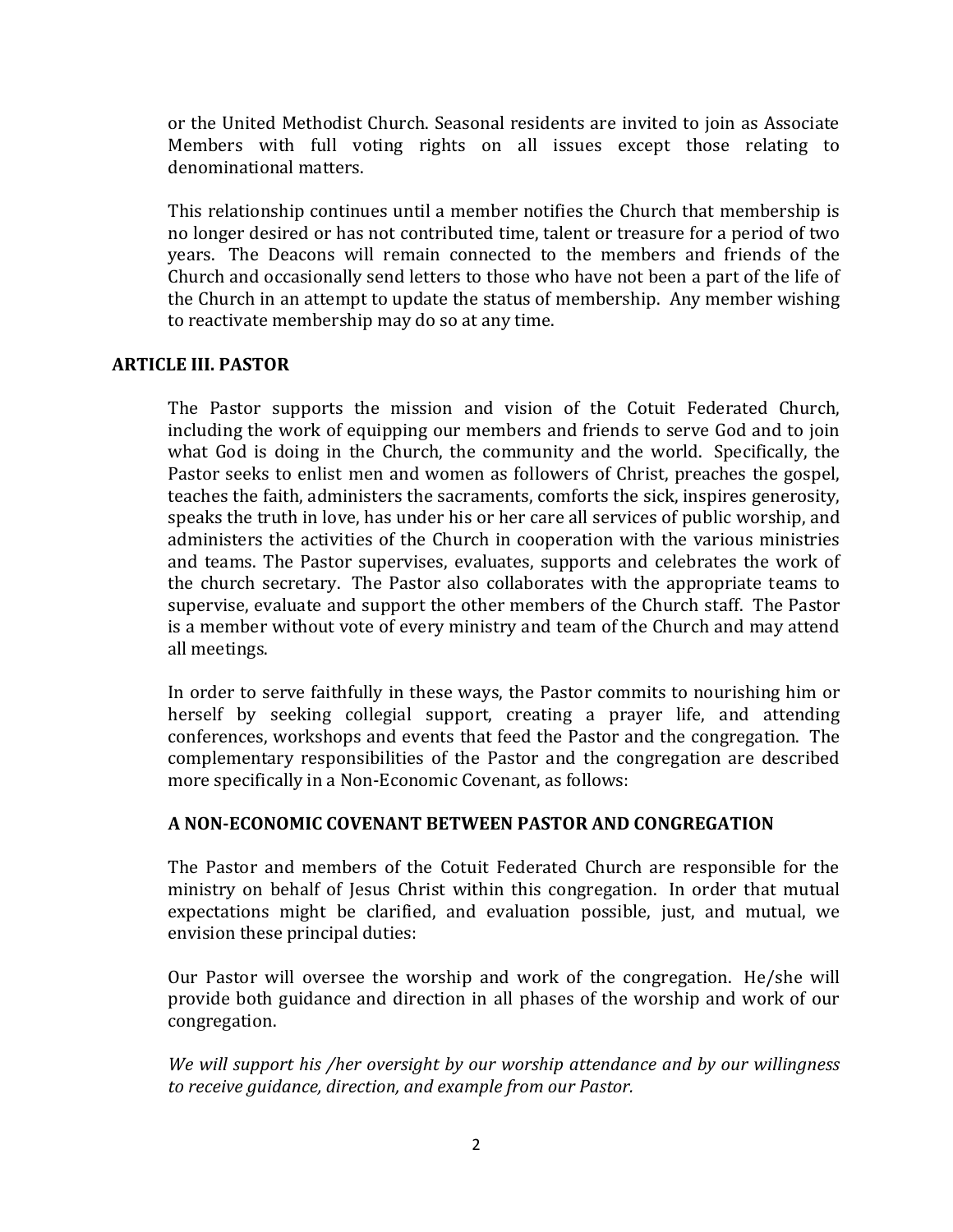Our Pastor will lead participants in preparation for, and celebration of the Rites and Sacraments appropriate for our Church, including, but not limited to: baptism, Holy Communion, confirmation, ordination and installation of lay persons, marriage and burial. He/she will also attempt to honor and respect the traditions of both denominations.

*We recognize and accept our responsibil*ity *to support these traditions of our faith.*

Our Pastor will be responsible for planning and conducting worship services. Through his/her interpretation of God's Word, he/she will create an atmosphere that spiritually inspires the congregation.

*We will be a congregation committed to being open-minded in receiving our Pastor's interpretation of God's Word.*

Our Pastor will visit and give comfort to the hospitalized, sick, and shut-in members of our congregation on an appropriate and continuous basis. He/she will communicate with members of the congregation on a continuous basis and he/she will minister to those unable to attend services.

*We will assume responsibility for notifying our Pastor of those in need of pastoral visitation.*

Our Pastor will welcome visitors and newcomers, inviting them to participate in our church. He/she will provide adequate instruction to those wishing to unite with our Congregation.

*We will welcome visitors and encourage newcomers to participate in the fellowship of our church and assist our Pastor in the orientation of new members.*

Our Pastor will, as requested, counsel those within the congregation and community who seek guidance, direction and assistance.

*We will see that he/she has adequate time for such duties, and we commit that he/she will not be expected to bear a counseling load beyond reasonable expectations or the limits of his/her skill. We will not expect that our Pastor can do everything. We will endeavor on our part to not place undue demands on his/her time relating to these organizations, teams and functions. We will not consistently expect our Pastor to be out more than three evenings in any one week, or that she become so involved that the needs of his/her spouse and/or family are neglected.*

Our Pastor will endeavor to assure good communication between him/herself and the congregation, and between the congregation and the wider church.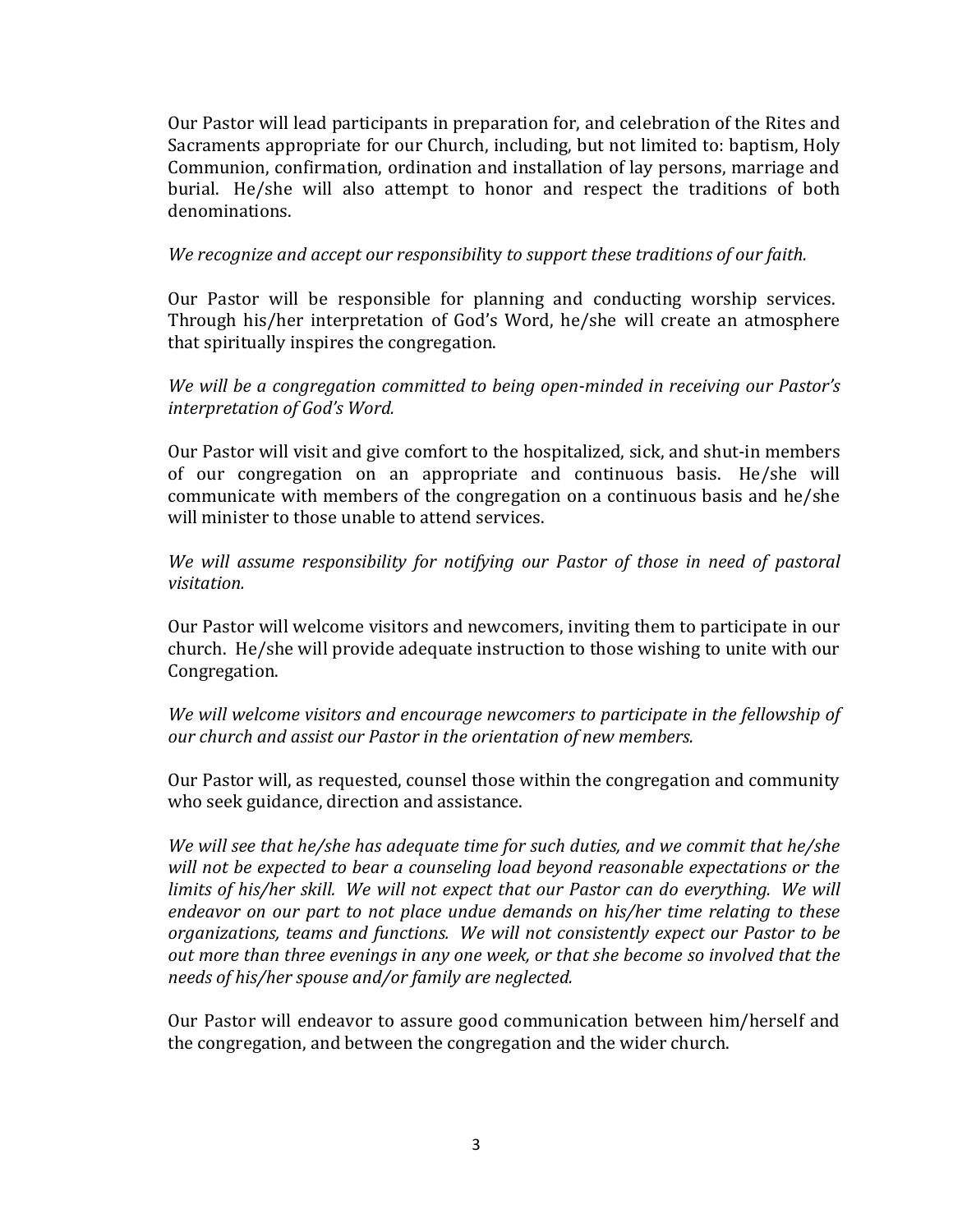*We commit to open, honest and loving communication with and about our Pastor, and to accept his/her leadership when it comes to matters relating to our congregation and to the wider church.*

Our Pastor will have the full authority granted to him/her by the United Church of Christ or the United Methodist Church, and the by-laws of our congregation. He/she will always have freedom of the pulpit and the right to be consulted in any matters decided by the congregation and any of its organizations, officers or teams.

*We will respond appropriately to his/her authority and will have the right of conference with him/her.*

Our Pastor will be expected to develop professionally through continued study, reading, conferences, seminars and sabbatical time. He/she will share this knowledge where appropriate and encourage our congregation to develop in their secular and spiritual growth.

*We will support and encourage our Pastor in these endeavors and provide adequate time and resources so that he/ she can fully benefit from continual development.*

Our Pastor will be expected to perform those other duties, which may be mutually assigned or developed by our Pastor and congregation.

*We will assist our Pastor at all times in the discharge of his/her duties and we accept that our ministry is a mutual one of Pastor and congregation.*

# **VACANCY**

The Pastor and the Church are brought together by the Holy Spirit. Whenever a vacancy occurs, a Search Team of at least five members will be prayerfully assembled by a vote from the congregation. The Pastor is either appointed from the Conference of the United Methodist Church or called from the United Church of Christ. An effort is made to alternate between the two denominations. A United Methodist Church Pastor serves under the rules of the Discipline of the United Methodist Church. A United Church of Christ Pastor serves under the United Church of Christ Code of Ethics.

While the Search Team seeks a new Pastor, an Interim Pastor fulfills most of the duties of the Pastor. The Worship Team and the Deacons work together to select the Interim Pastor. The Administrative Team works with the Worship Team and the Deacons to recommend the compensation package of the Interim Pastor.

When the Search Team is ready to recommend a candidate, the Pastor is called for an indefinite period of time by a two-thirds vote of a duly called Church meeting. The Terms of Call letter (contract) includes a Covenant (job description). The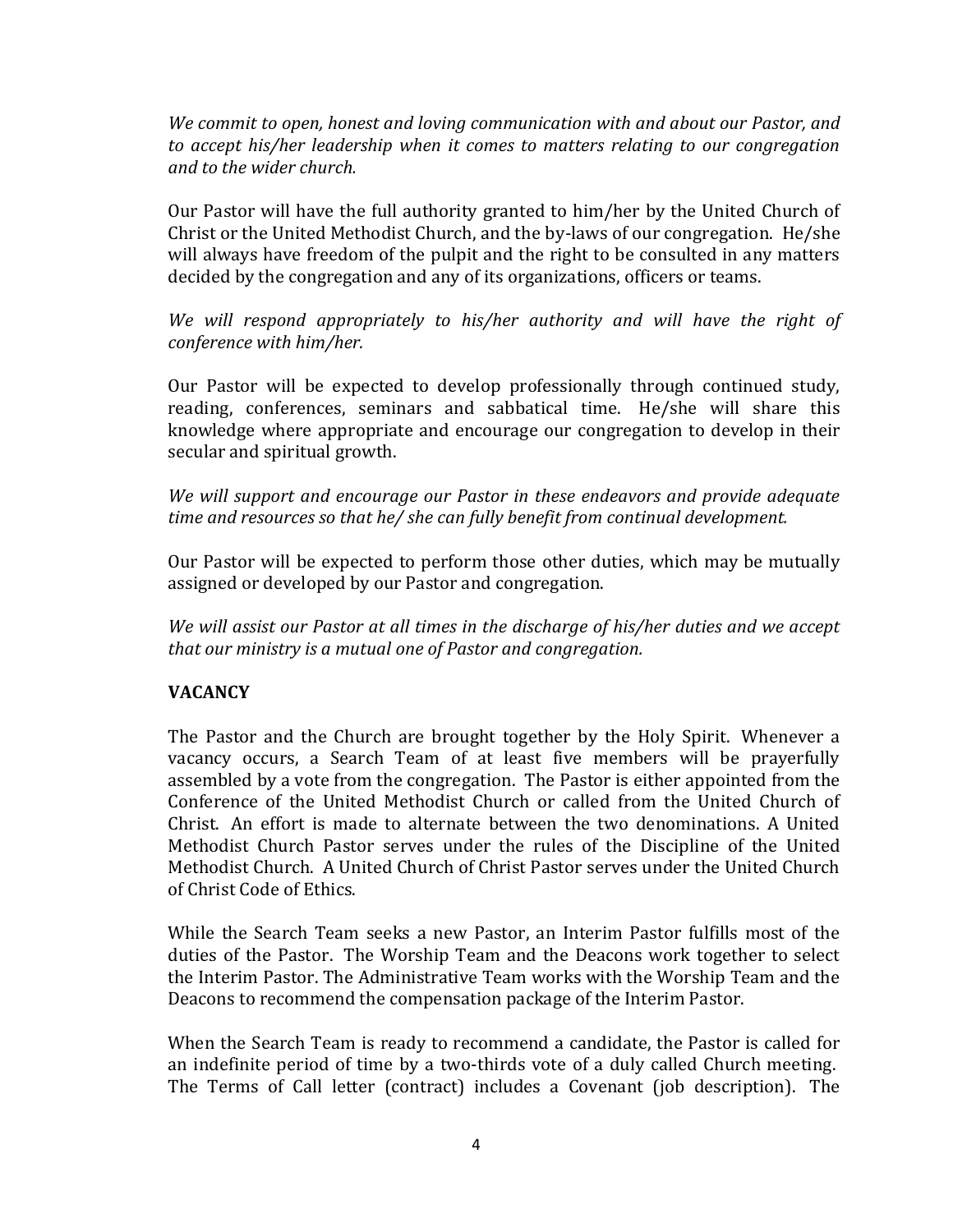Administrative Team works with the Search Team to recommend the compensation package of the Pastor.

While the term of the Pastor is indefinite, the Church, may, after prayerful open dialogue, by a two-thirds vote at a meeting called for such a purpose, terminate the contract of the Pastor. The termination is effective within ninety days. To leave of his or her own volition, a Pastor will give ninety days' notice.

### **EVALUATION**

The Administrative Team facilitates an annual evaluation of the Pastor and the ministries of the Church, based on the Non-Economic Covenant. The goal of the evaluation is to engage in conversation about how God is at work in the Pastor and the congregation and how all involved can help the Church to grow. If the Pastor is United Methodist and serving under the Discipline of the United Methodist Church, the results of the evaluation of the mutual performance of the Pastor and congregation should be sent to the District Superintendent of the United Methodist Church for appropriate assessment. A summary review of the goals of the congregation and the Pastor are presented at the Annual Meeting.

### **ARTICLE IV. OFFICERS AND MINISTRY TEAMS**

### **Section 1. OFFICERS AND TEAMS**

The Moderator, Clerk, Treasurer and Chair of the Administration Team are full members of the church and comprise the officers of the Church. The Financial Secretary, Assistant Financial Secretary, Lay Delegates to the denominations, the Custodian of Legal and Historical Documents are full members of the church. The members of the Administrative, Deacons, and Vision Teams are full members of the church. Non-members are welcome to serve on the Worship, Mission and Outreach, Equipping Ministry and Growth, and Pastor-Parish Relations teams. The members of each team are affirmed by the Congregation at the Annual Meeting. The aim of the officers and the members of each team is to further the mission and vision of The Cotuit Federated Church. Officers and teams are encouraged to prayerfully support the ministries of the Church in every way possible and to help members and friends overcome challenges when they arise.

### **A. MODERATOR**

The Moderator is nominated by the Equipping Team and affirmed by the congregation. The Moderator is the chair of the Vision Keepers and works with the Pastor to discern where God is leading the congregation. The Moderator presides at all Vision Keepers meetings and all official Church meetings and performs such other duties vested in a Moderator by the laws of the Commonwealth of Massachusetts. The Moderator works closely with the Pastor and finds ways to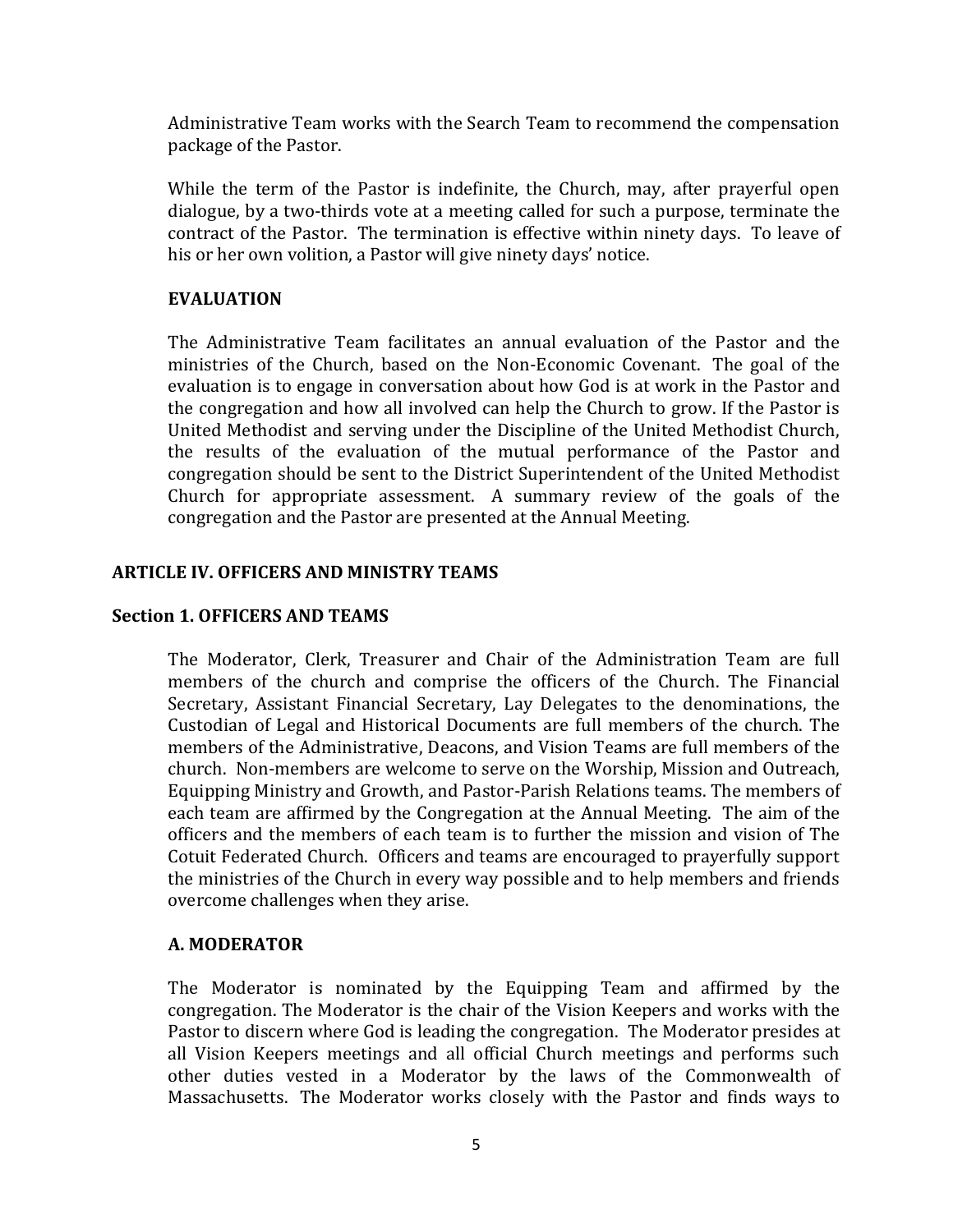support the ministries of the Church. While the Moderator's term is for one year, he or she is invited to discern God's call for a second year.

# **B. CLERK**

The Clerk is nominated by the Equipping Team and affirmed by the congregation. The Clerk keeps a complete record of all official Church meetings; gives legal notice of all official Church meetings; preserves on file all important communications and written reports; keeps a register of the names of all Church members with dates of admission, inactivation, removal from the rolls, reinstatement, or death, together with a record of all baptisms, marriages, and funerals; renders a report to the Annual Meeting showing the recorded statistics; compiles the reports from all officers and teams for the Annual Meeting; and renders reports as required to the United Church of Christ and the United Methodist Church. The Clerk may serve as long as he or she feels called to the work and the congregation discerns the same.

# **C. TREASURER**

The Treasurer is a voting member of the Administrative Team. The Treasurer accepts from the Financial Secretary receipts from all deposits made in the Church's accounts; notifies the Administrative Team of the balances on hand in Church accounts; pays all bills from the appropriate accounts, with approval of the Administrative Team when required; upon instruction from the Administrative Team, withdraws from accounts in their custody funds required to meet Church responsibilities; and submits to the Annual Meeting a detailed report on budget expenditures for the year preceding and on expenditures from, and balances in, all special accounts. A non-affiliated accountant will audit or review the Treasurer when directed by the Administrative Team.

## **D. FINANCIAL SECRETARY**

The Financial Secretary is nominated by the Equipping Team and affirmed by the congregation. The Financial Secretary keeps a record of all pledges; collects and records all monies received by the Church and deposits the same, surrendering the deposit receipts to the Treasurer; reports all receipts to the Administrative Team and submits a detailed report of all cash received to the Annual Meeting, and upholds a level of confidentiality required by the job. The Administrative Team will determine how donations, other than pledges, loose plate collections and special contributions are received, deposited, acknowledged and reported. A non-affiliated accountant will audit or review the Financial Secretary when directed by the Administrative Team. The Financial Secretary may serve as long as he or she feels called to the work and the congregation discerns the same.

## **E. ASSISTANT FINANCIAL SECRETARY**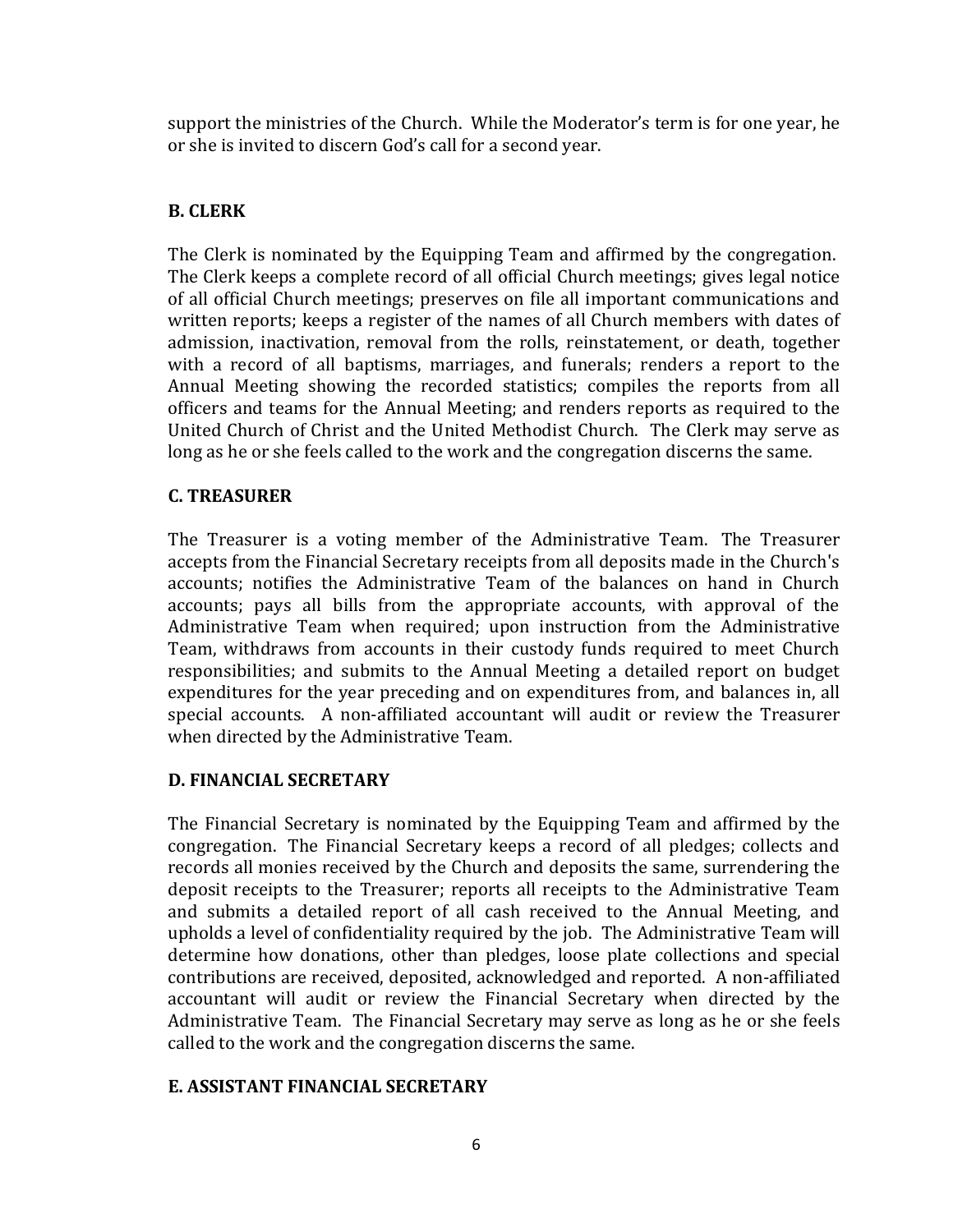The Assistant Financial Secretary is nominated by the Equipping Team and affirmed by the congregation. The Assistant Financial Secretary aids and assists the Financial Secretary and performs the duties of the Financial Secretary in his or her absence. The Assistant Financial Secretary may serve as long as he or she feels called to the work and the congregation discerns the same.

## **F. LAY DELEGATES TO THE DENOMINATIONS**

Members of the Church are elected to represent the congregation at denominational meetings. At least one member of each denomination is nominated by the Equipping Team and affirmed by the congregation. The Lay Delegates may serve as long as they feel called to the work and the congregation discerns the same.

# **G. CUSTODIAN OF LEGAL AND HISTORICAL DOCUMENTS**

The Custodian of Legal and Historical Documents is nominated by the Equipping Team and affirmed by the congregation. It is the duty of the Custodian to maintain a safe-deposit box for keeping all papers of legal or historic value and to produce any of these on request of the Administrative Team. The Custodian of Legal and Historical Documents may serve as long as he or she feels called to the work and the congregation discerns the same.

# **Section 2. VISION TEAM**

The Vision Team includes the Moderator and at least five other full members from the congregation who feel called to listen to the needs, hopes and dreams of the congregation. The Vision Team collaborates with the Pastor to discern where God is leading the congregation and envisions new ways to support the growth and vitality of the ministers and the ministries of the Church. The Team is nominated by the Equipping Team and affirmed by the congregation. Each member of the Team is asked to serve for two years in hopes that the terms are staggered so that there is an overlap of service.

The Vision Team meetings will be scheduled by the collaboration of the Moderator and the Pastor. The Moderator ensures that any action item coming from the congregation is addressed, either by the Vision Team or the appropriate team, ministry or committee.

The Vision Team ensure that actions requested by Church members as a result of congregational meetings are assigned and addressed by the appropriate teams. The Vision Keepers may also request, as it deems necessary, reports from various teams and ministries to help in determining how the needs, as communicated by the Church members through the congregational meetings, are being met.

1. The Vision Team act on behalf of the congregation with an emphasis on leading into the future and assisting the other ministries in their efforts to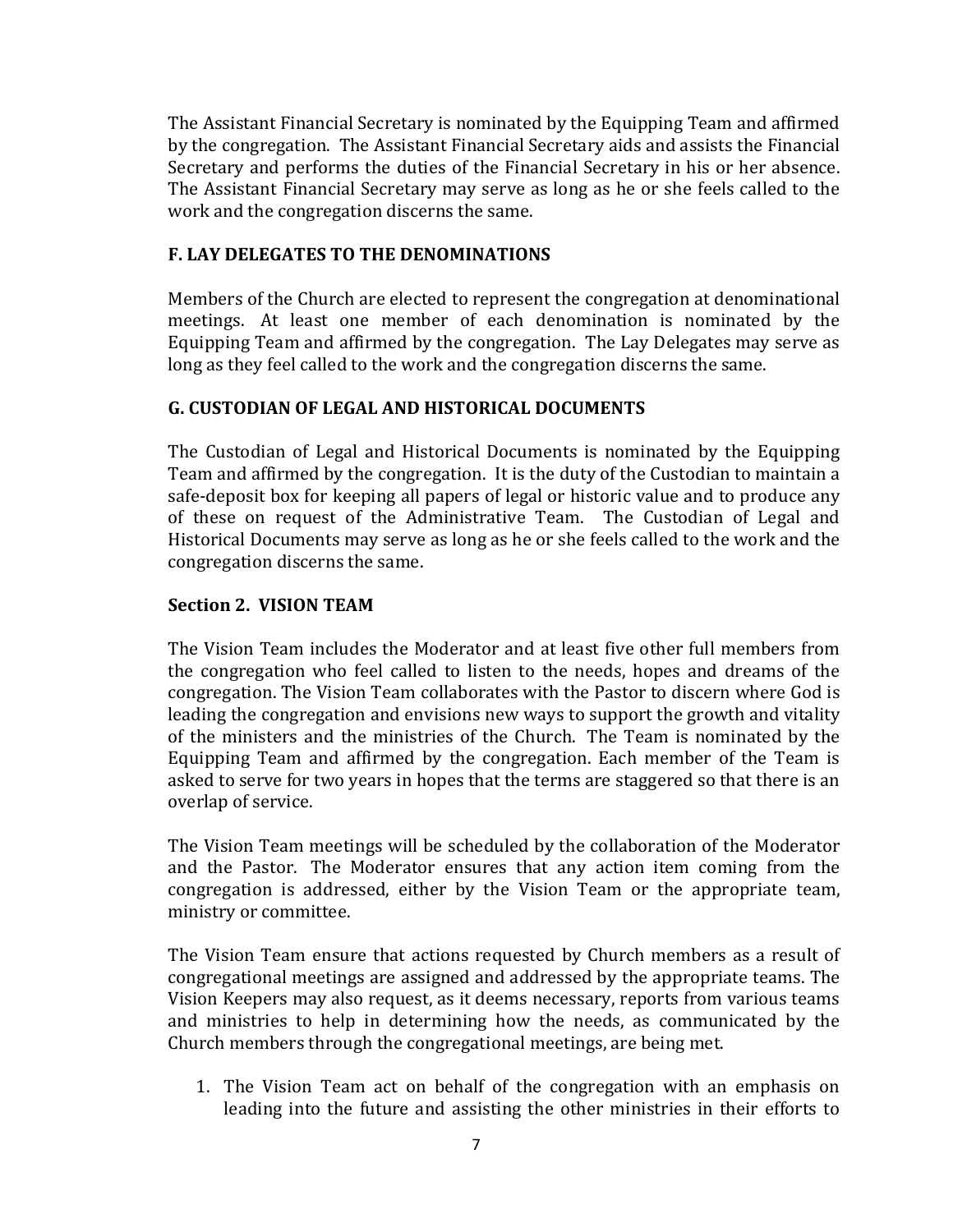say "yes" to all opportunities, ideas and passions that fit within the vision of the Cotuit Federated Church. The Vision Team lead the Annual Meeting, the Fall Meeting and the Spring Meeting with a focus on the future. The Team meets as needed in order to live up to its calling.

### **Section 3. THE WORSHIP TEAM**

The Worship Team includes the Music Director/Organist and five people who feel called to help create passionate worship. The Team is nominated by the Equipping Team and affirmed by the congregation. Each member of the Team is asked to serve for two years in hopes that the terms are staggered so that there is an overlap of service. The Team encourages worship as a sacred space where each and every person is welcomed and nurtured as brothers and sisters in Christ. Further, the Worship Team collaborates to find new ways to call forth the musical gifts from the congregation and works to create innovative and God-honoring worship that acknowledges the tradition, music and prayers of our shared heritage while acknowledging that we praise God in myriad ways.

The Team works with the Pastor to evaluate support and celebrate the Music Director/Organist. The Team works with the Equipping Team to call forth people who will help ensure that worship is relevant, engaging and God-centered. Further, the Worship Team will collaborate with the Pastor and the Equipping Team to find a Coordinator for Greeters, Worship Assistants, Acolytes, Children's Time, Altar Flowers and sanctuary upkeep and readiness. The Team will meet as needed in order to live up to its calling.

## **Section 4. THE MISSION AND OUTREACH TEAM**

The Mission and Outreach Team includes five people who feel called to find ways to serve as Christ's hands in the Church, the community and the world. The Team is nominated by the Equipping Team and affirmed by the congregation. Each member of the Team is asked to serve for two years in hopes that the terms are staggered so that there is an overlap of service. The Team supports the existing mission and outreach ministries, while also creating opportunities for people to support God's work with their time, talent and treasure. The Team aims not only to share the Church's financial resources, but also to find ways to be a physical presence in the community and the world. The Team works with the Equipping Team to call forth people who will help in its efforts to further God's mission and vision. The Team will meet as needed in order to live up to its calling.

## **Section 5. THE EQUIPPING MINISTRY AND GROWTH TEAM**

The Equipping Ministry and Growth Team includes at least five people who feel called to help members and friends find their gifts as people of God and members of the body of Christ. The Team is nominated by members and from its own prayerful work and affirmed by the congregation. Each member of the Team is asked to serve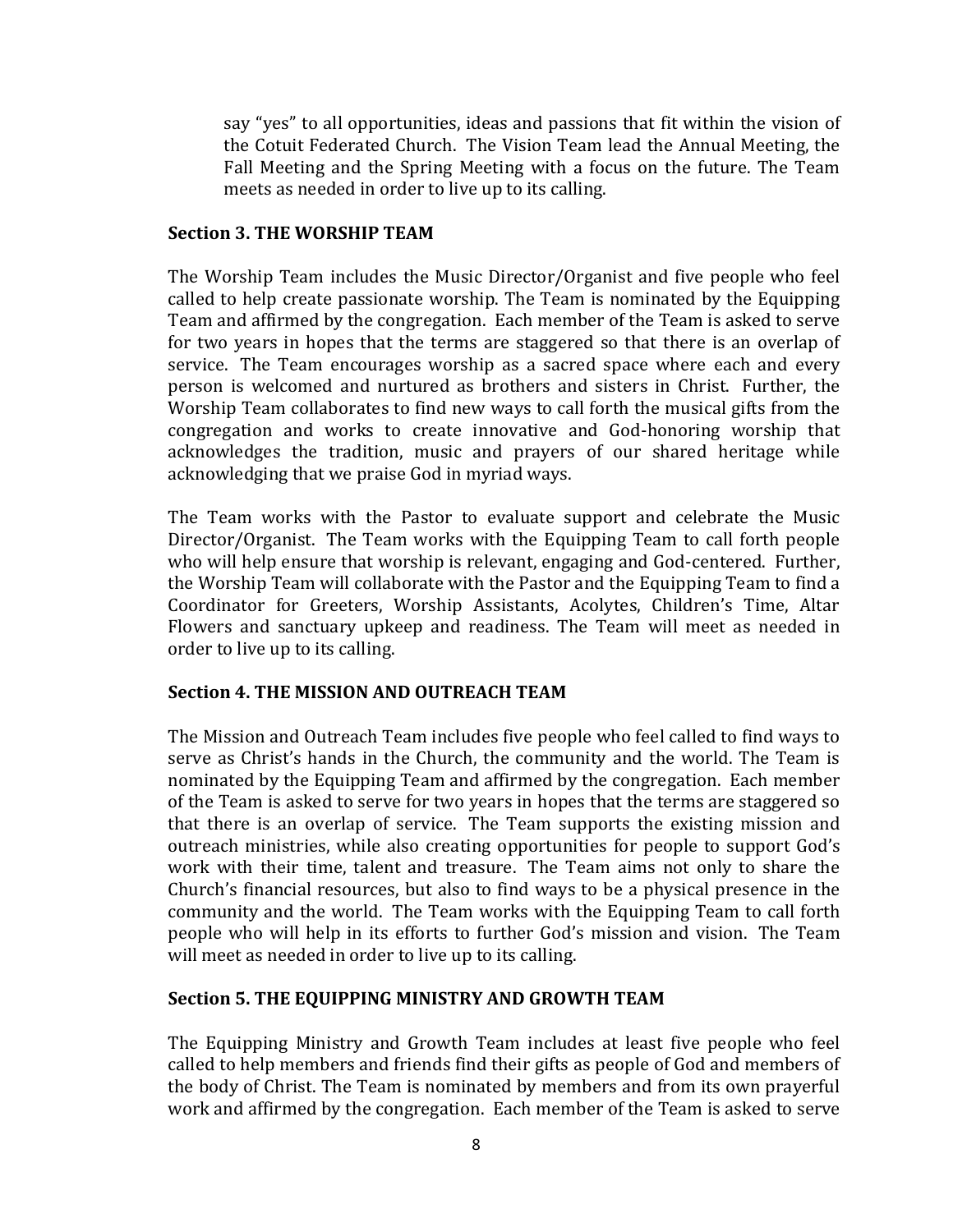for two years, in hopes that the terms are staggered so that there is an overlap of service. The Team fosters and supports an environment where members' and friends' gifts are discerned and put into action in the congregation and the community. The aim of the Team is to foster spiritual growth by matching gifts with the needs of the congregation, the community and the world. The Team meets as needed to in order to live up to its calling.

#### **Section 6. THE ADMINISTRATIVE TEAM**

The Administrative Team includes at least six full members who feel called to oversee the general operations of the Church. The Team is nominated by the Equipping Team and affirmed by the congregation. Each member of the Team is asked to serve for two years in hopes that the terms are staggered so that there is an overlap of service. The Team accomplishes the work of the Church according to the vision and mission of the Cotuit Federated Church. The Team oversees the maintenance of proper records, manages and maintains all Church property and plans for unanticipated future needs. Further, the Team crafts a budget, oversees investments that honor present and future work of following Christ and supports the fundraising and stewardship of the Church. The Team collaborates with the appropriate teams when new employees are brought on board to negotiate the terms of employment and to celebrate and evaluate those who are employed by the Church; works with the Pastor to evaluate, support and celebrate the Sexton; collaborates with the Equipping Team whenever its work requires support; and when needed will act as Trustees. The Team will meet as needed to in order to live up to its calling.

With the approval by a majority vote of the Administrative Team, the Chair, acting as Trustee of the Church and in concert with the Church Moderator, is authorized to enter into binding contracts on behalf of the Church. The Administrative Team, at its own discretion and with a majority vote of its members, may decide to refer major issues to the entire Congregation for resolution.

### **Section 7. THE STEWARDSHIP TEAM**

The Stewardship Team includes at least three people who feel called to share with the congregation the importance of being stewards of God's abundance. The Team supports and helps to supply the budget through appeals and other means it deems appropriate and seeks to place these financial appeals in the larger context of nurturing compassionate hearts, grateful spirits and a readiness to embrace what God puts before us.

The Team works with the Pastor in creating these appeals. The Team works with the Equipping Team to call forth people who will help the congregation realize a deep understanding of being God's stewards. Each member of the Team is asked to serve for two years in hopes that the terms are staggered so that there is an overlap of service. The Team will meet as needed in order to live up to its calling.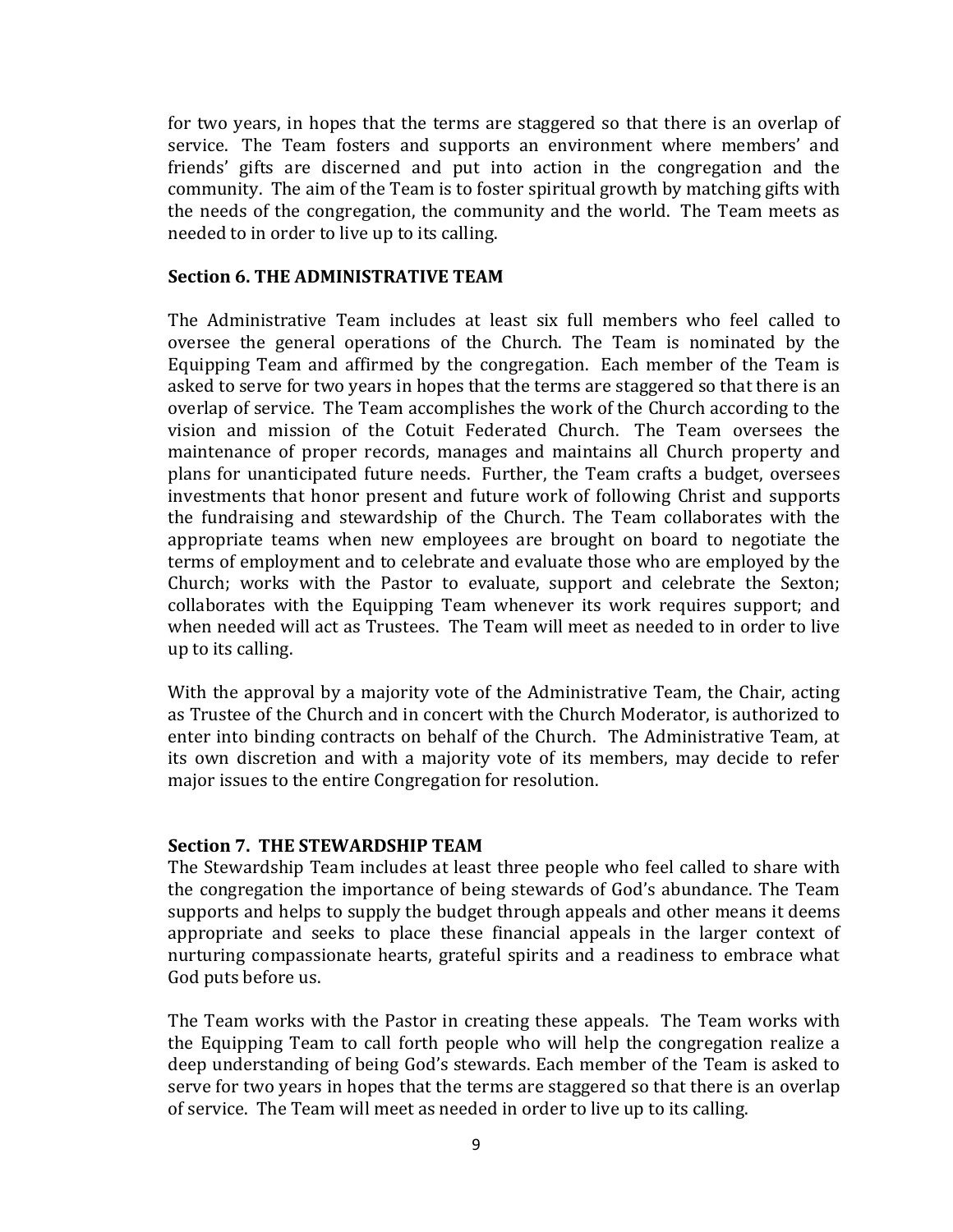#### **Section 8. DEACONS**

The Deacons include at least five full members who feel called to the ministry of collaborating with the Pastor to administer the sacraments, care for those in need and keep a pulse on the needs of the congregation. Deacons are nominated by the Equipping Team and affirmed by the congregation. Deacons serve for two years in hopes that the terms are staggered so that there is an overlap of service.

Deacons commit to honoring the diverse understanding of the sacraments of Holy Communion and baptism and being open to instituting them as the Spirit leads. Further, the Deacons will work with the Pastor to train those willing to offer spiritual care in hospitals, homes and other settings. Deacons will seek to support our Stephen Ministry program by understanding its purpose, promoting its ministry and helping it to grow.

The Deacons seek to remain connected to the members and friends of the Church and occasionally send out a letters to those who have not been a part of the life of the Church in an attempt to update the status of membership. Deacons meet as needed in order to live up to their calling.

## **Section 9. THE PASTOR-PARISH RELATIONS TEAM**

The Pastor-Parish Relations Team consists of at least five people who feel called to the work of supporting the Pastor and serving as a sounding board for the congregation. The Team is nominated by the Equipping Team and affirmed by the congregation. Each member of the Team serves for two years in hopes that the terms are staggered so that there is an overlap of service. The congregation should see Pastor Parish Relations not only as a support for the Pastor but also a place to foster healthy and open communication between the Pastor and the congregation. The group meets as needed in order to live up to its calling.

### **Section 10. NURSERY SCHOOL TEAM**

The Nursery School Team consists of three members, two of whom are members of the church and who feel called to the work of supporting the Cotuit Nursery School. The Team is nominated by the Equipping Team and affirmed by the congregation. Each member of the Team serves for three years in hopes that the terms are staggered so that there is an overlap of service. The third member is a Nursery School parent, preferably a member of the Church, appointed each year by the officers of the Nursery School. The Chairperson, or a designated member, reports to the Administrative Team quarterly.

The Cotuit Nursery School is owned by the Cotuit Federated Church. The members of the Nursery School Team serve on the Board of Directors of the Cotuit Nursery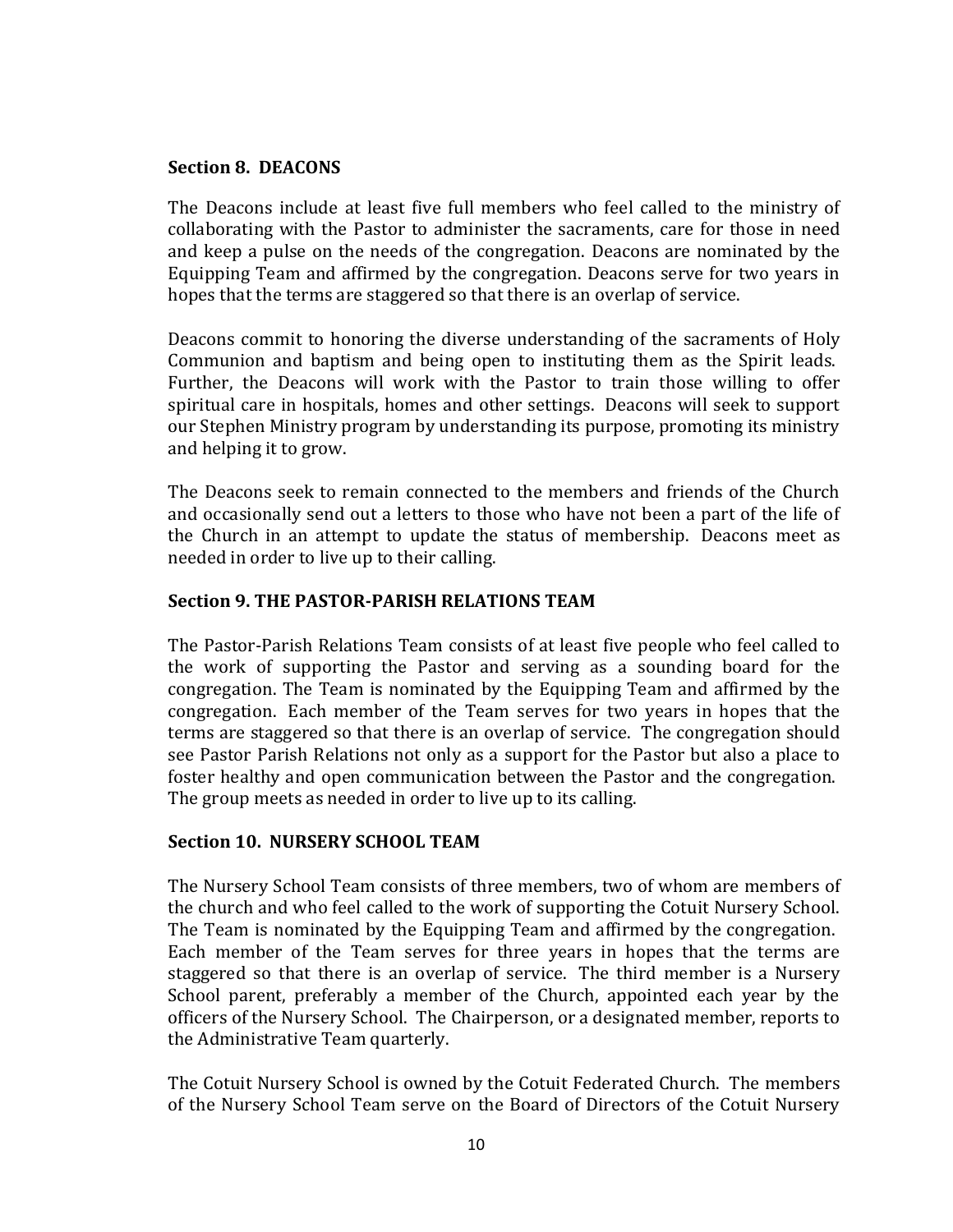School. It is the responsibility of the Nursery School Team to provide oversight of the Nursery School operation and communication between the Nursery School and the Administrative Team, and to advise the Nursery School Board on matters relating to the Church. The Team elects its own chairperson and submits a report to the Annual Meeting.

### **ARTICLE V. MEETINGS**

## **Section 1. PARLIAMENTARY PROCEDURE**

All duly called congregational meetings will are guided by the Holy Spirit and as much as is reasonable are governed by Robert's Rules of Order.

The government of this Church is vested in its members and associate members, subject to the laws of the Commonwealth of Massachusetts. Each member and associate member has the right to vote at meetings of the Cotuit Federated Church. Members are eligible to hold office in the Cotuit Federated Church.

### **Section 2. ANNUAL MEETING**

The Annual Meeting of the Cotuit Federated Church is held on a Sunday in June of each year unless the Vision Keepers determines otherwise. The Annual Meeting seeks to celebrate what God has done in the life of the Church and to discern where God is leading the congregation. The Annual Meeting is a time of prayerful conversation as the congregation affirms and votes on officers and the members of each of the teams. Notices of the Annual Meeting are prepared by the Clerk and sent to all members at least two weeks prior to the meeting date and are included in the Sunday Chimes. Twenty members constitute a quorum at any duly called Church meeting.

Additional business may be transacted at the Annual Meeting if the purpose of the same be given to the Clerk in writing prior to the preparation of the notice of the Annual Meeting by the Pastor, the Vision Keepers, or five members and be specified in the formal notice.

## **Section 3. DENOMINATIONAL MEETINGS**

The meetings of the Federating Churches to conduct their annual election and business are incorporated into the Annual Meeting of the Cotuit Federated Church and conducted by their respective officers.

### **Section 4. SPECIAL MEETINGS**

A special meeting of the Cotuit Federated Church may be called at any time by the Clerk whenever a written request specifying the date and purpose of the proposed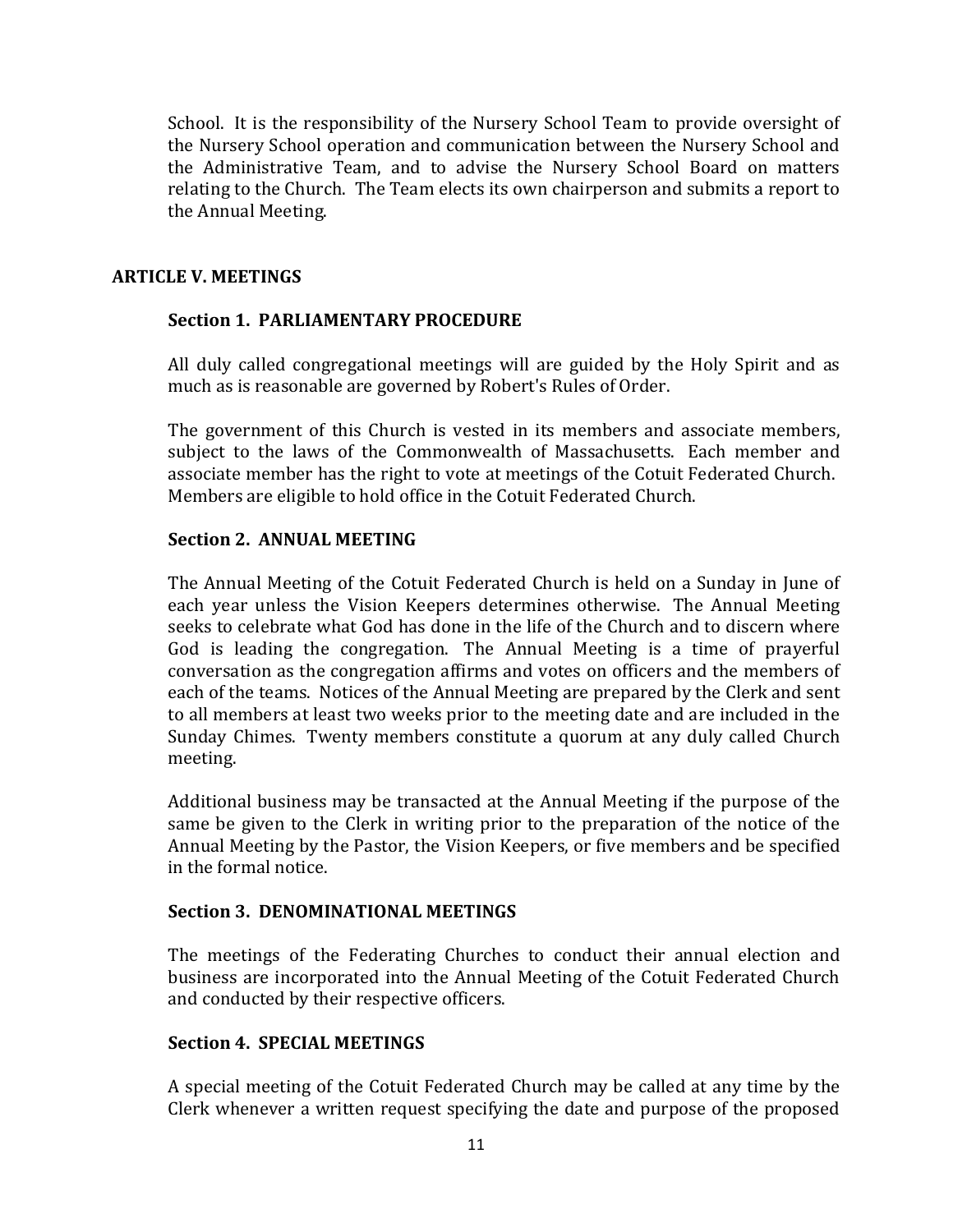meeting is filed with the Clerk by the Pastor, the Vision Keepers, or five members of the Church. The same notification is provided for special meetings as for the Annual Meeting, except that such special meetings may be held on the second Sunday after the membership has been notified.

#### **Section 5. SPRING AND FALL MEETINGS**

Regularly scheduled congregational meetings are held on specific dates, in the spring and fall, to be set by the Vision Keepers in collaboration with the Pastor, to provide opportunities for the congregation to be creative, visionary and to participate in the planning of Church programs and in the discussion of current issues affecting the Church membership and/or its properties. The Vision Keepers develop the agendas for these meetings, soliciting agenda requests from the congregation, including updates on what is happening in the life of the teams and other ministries of the Church. These meetings aim to provide opportunity for open, prayerful discussion in hopes of following God fully together. Since these are regularly scheduled meetings, action may be taken on proposals requiring approval by the congregation, if two weeks' notice of the specific proposals has been given.

### **ARTICLE VI. CONFLICT OF INTEREST**

A member of the Church will not vote on any matter that involves or might involve his or her personal profit.

### **ARTICLE VII. INDEMNIFICATION**

### **Section 1.**

The Church, to the extent legally permissible, indemnifies each person who may serve or who has served at any time as a member of any team as an officer, a volunteer, or other agent, or who may serve at the request of the Church as director, officer, employee, trustee, partner or other agent of another organization against all expenses and liabilities, including counsel fees, reasonably incurred by or imposed upon such person in connection with any proceeding in which such person may become involved by reason of serving or having served in such capacity, other than a proceeding voluntarily initiated by such person unless such person is successful on the merits and the proceeding was authorized by a majority of the Administrative Team provided that no indemnification will be provided for such person with respect to any matter as to which such person is finally adjudicated in any proceeding not to have acted in good faith, in the reasonable belief that such person's action was in the best interests of the Church, or to have breached the person's duty of loyalty to the Church, or to have engaged in intentional misconduct or a knowing violation of the law, or to have derived an improper personal benefit. Such indemnification may, to the extent authorized by the Administrative Team,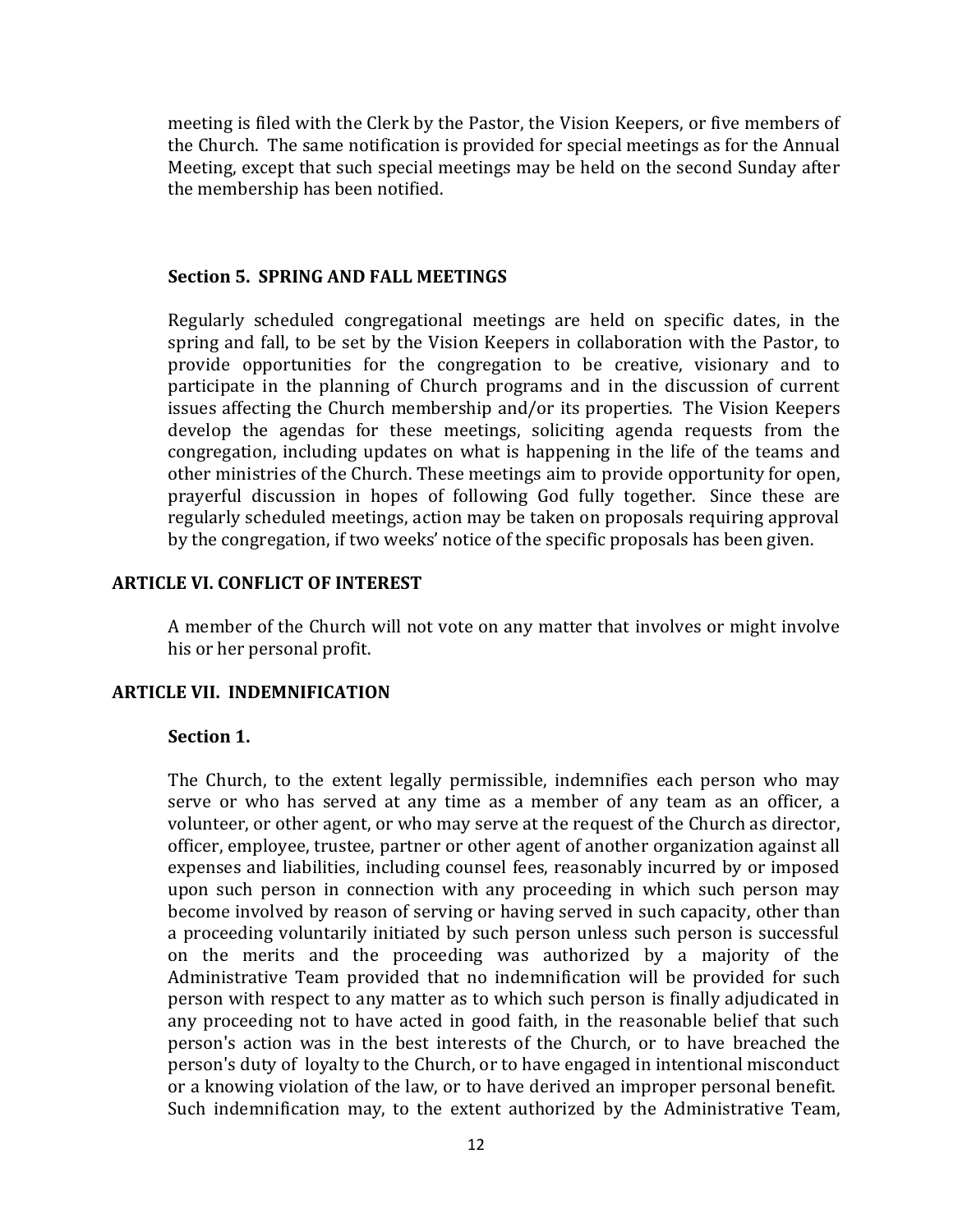include payment by the Church of expenses incurred in defending a civil or criminal action or proceeding, upon receipt of a written undertaking by the person indemnified to repay such payment, if he or she will be not entitled to indemnification under this Article, which undertaking may be accepted without regard to the financial ability of such person to make repayment.

## **Section 2.**

The payment of any indemnification or advance is conclusively deemed authorized by the Administrative Team of the Church under this Article, and members of the Administrative Team approving such payment will be wholly protected if:

(i) The payment has been approved or ratified (1) by a majority vote of a quorum of the members of the Administrative Team consisting of persons, who are not, at the time, parties to the proceeding or (2) by a majority vote of a committee of two or more members of the Administrative Team who are not, at that time, parties to the proceeding and are selected for this purpose by the Administrative Team (in which selection members of the Administrative Team who are parties may participate); or (ii) The action is taken in reliance upon the written opinion of independent legal counsel (who may be counsel to the Church) appointed for the purpose by vote of the members of the Administrative Team in the manner specified in clauses (1) or (2) of subparagraph (i), or if all members of the Administrative Team are parties to the proceedings, appointed by a majority of the Administrative Team; or (iii) The payment, is approved by a vote or a majority of the members of the Church: or (iv) a court having jurisdiction will have approved the payment.

## **Section 3**.

The right of indemnification provided hereunder insures to the benefit of the heirs, executors and administrators of any person entitled to indemnification hereunder.

### **Section 4.**

The right of indemnification under this Article is in addition to and not exclusive of all other rights to which any person is entitled by contract or otherwise under law.

## **Section 5.**

No amendment or repeal of the provisions of this Article which adversely affects the right of any person indemnified under this Article applies to any such person with respect to his or her acts or omissions which occurred at any time prior to such amendment or repeal without his or her written consent.

## **ARTICLE VIII. AMENDMENTS**